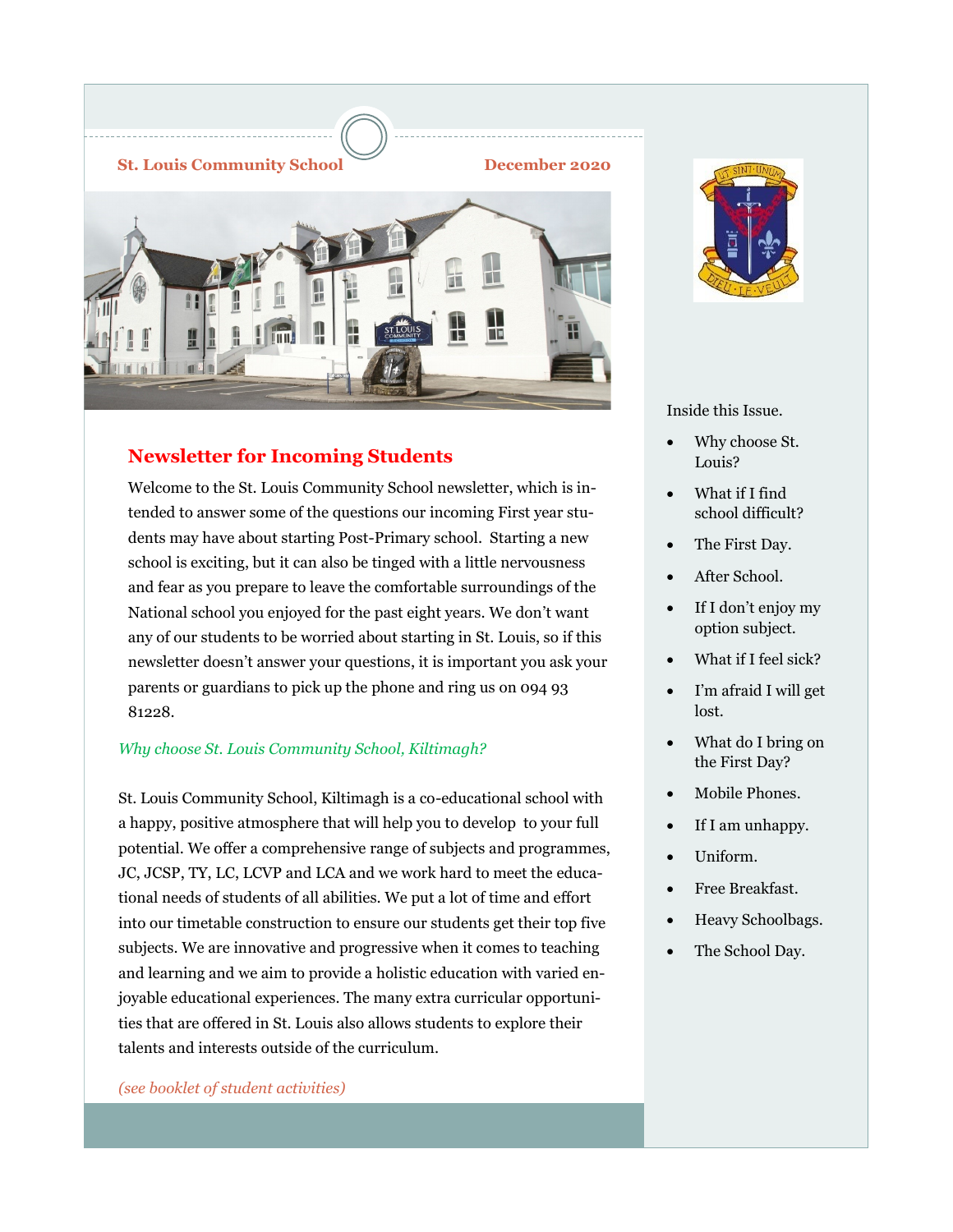

### **What if I find school difficult?**

If you found National School difficult, you might be worried about being able to keep up with all the school work in post primary school. If you have an Irish exemption you will receive extra literacy or numeracy support.

We have an extra Maths class and an extra English class for every year group in our school. Students who find Maths and English extremely difficult can go into the very small resource class and the class goes at a much slower pace or the extra teacher on the line may go into the regular class and assist you and the students that are finding the subject difficult.

If you have great difficulty writing you may qualify for assistive technology, you may get a little laptop and you can type all of your class work and your homework on it. However, strict criteria must be met to qualify for a laptop.

We offer first year students lots of practical subjects so if you find reading and writing difficult you can choose lots of practical hands on subjects such as Art, Home Economics, Woodwork, Metalwork etc. You do not have to choose a language if you do not want to.

*It's a wonderful thing to be optimistic. It keeps you healthy and it keeps you resilient. Daniel Kahneman*

#### **BBBS**

Our first year students get to take part in the Big Brother Big Sister programme for one hour every Thursday morning. Three first year students will be assigned to one fifth year student and the aim of the programme is to help you to develop friendships and settle into your new school. During the BBBS class the students get to enjoy jiving lessons, Balloon modelling, boxercise, treasure hunts, wellbeing activities, cookery classes, problem solving challenges, first aid and team building exercises. All of our students really enjoy the BBBS programme and they look forward to it every Thursday.

### **What will we be doing on the first day in St. Louis.**

If we do not have to abide by Covid-19 restrictions, we will be starting the day with a prayer service for all first year students and their parents. The service only lasts about 20 minutes but it is an opportunity for parents and students to start the school year together. After the prayer service the students will have an assembly and your parents / guardians / grandparents get to have a cup of tea and a biscuit.

At the assembly you will be given the schedule for the day and we will answer any questions you may have. Then you will be divided into the various class groups. When you go to class we will give you a homework journal and your teacher will explain how to use it. You will also receive your timetable and that will be explained in detail . Later in the day you will be assigned a locker and then you will receive all the books you need for the year. The Prefects will help you to sort out the books for all the different subjects and they will help you to organise them in your locker. We will be taking your photo at some stage during the first day, this will be used to identify you on the school computer system. You will also get a tour of the school and if time permits you will get to take part in a treasure hunt. On the second day of school all students will have some regular classes, computer lessons and you will also be asked to complete some standardised tests, you cannot study for these so please don't worry about them.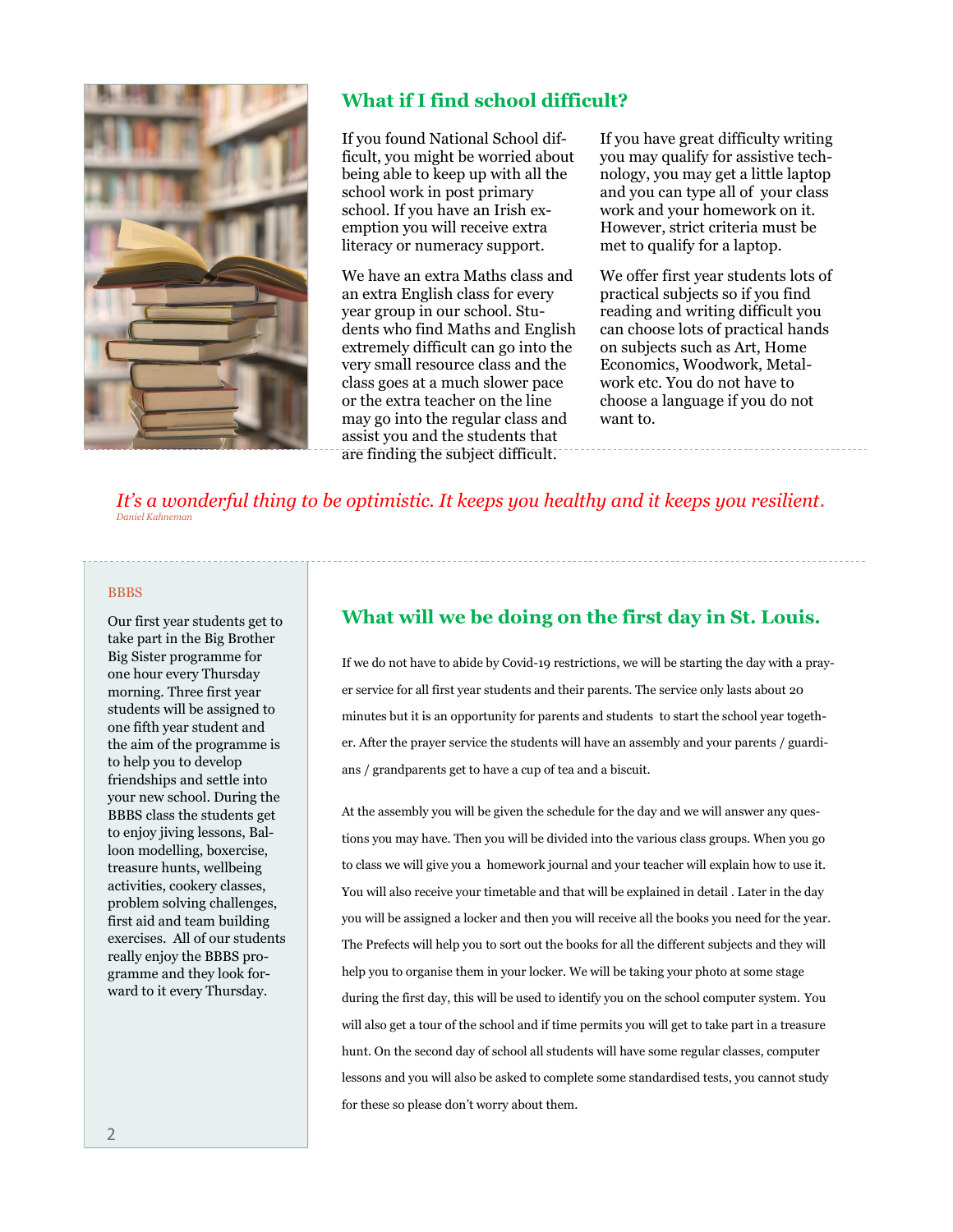### **After school.**

If you had an educational assessment you may qualify for a place in the Homework club after school. Some of the kind ladies in the Homework Club will help you to complete your homework and you will get a free sandwich and a drink. The Homework Club starts at 4.15pm and finishes at 5.30pm Monday to Thursday.

Evening Study is available to all students from 4.15pm to 6.15pm, Monday to Thursday and 2.00pm to 4.00pm on Friday.

If you parents are working and you can't be collected until 5pm you can go to either the Homework club or Evening Study for an hour.

Unfortunately there are costs involved with Evening Study.

## **What if I don't like the Option subject I chose?**

If you are unhappy with one of the option subjects you chose, I suggest first of all you give the subject a chance, try the subject for a few weeks. If you are certain you would like to change to another subject, speak to your parents and then speak to Ms. Ruane, just to be sure you are making the right decision. Get your parents to write a note in your homework journal giving you permission to change subjects and bring this note to one of the Deputy Principals. You will be moved into the subject of your choice provided there is space in that subject. If there is no place in your number one choice you will be moved into your next choice subject. Think carefully when choosing your subjects, have a look at the school website www.stlouiscs.com or have a good read of the subject booklet in your pack.

#### **What if I feel sick?**

If you feel sick and you really feel you cannot stay in school, then you tell your class teacher that your don't feel well and you want to go home. Then you gather your belongings, go the school office and tell Rena or Imelda that you want to go home. They will ring your Mum or Dad to collect you. Don't worry if you don't know their phone number, we have all student's contact numbers on our school administration system. You cannot leave the school without your parents or guardians signing you out so they must come into the school office to collect you. If for some reason you are late to school in the morning, your parents or guardians must sign you in. These rules are to ensure our students are kept safe at all times. Your safety is always our priority.

#### **I'm afraid I will get lost**

When you first come into our school, you will think it is enormous but it's not really! Our school is basically a square on four different levels (floors) You will have a room number on your timetable and within a few days you will have figured out exactly where you are going and how you are going to get there. If your class is on the second floor then the room number on your timetable will say 2-113 for example the first number is always the floor level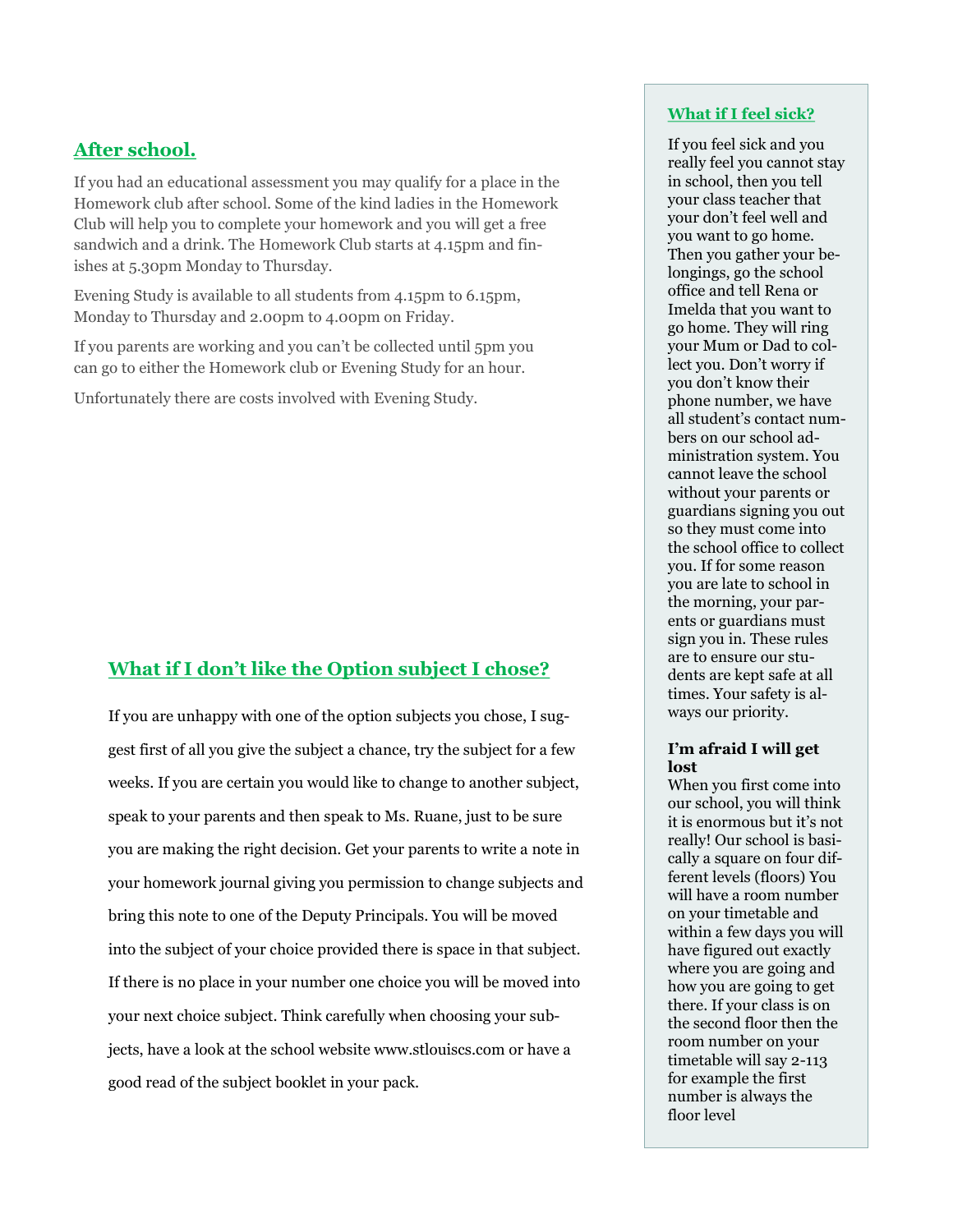### **What do I bring to school on the First day?**

- A school bag, labelled with your name.
- $\bullet$  1 copy
- $\bullet$  1 biro
- A healthy snack or €2. to go to the canteen at break time.
- A sandwich and a drink or €3. to get lunch in the canteen.
- A lock for your locker, available in Diamonds Hardware shop, Kiltimagh.

### **Mobile Phones**

If you decide to bring your mobile phone to school you must ensure it is turned off and out of sight. If a member of staff sees you with your mobile phone any time before, during or after school in school or on school grounds, it will be confiscated and returned to you after 1.20pm on Friday when your parent / guardian collects it. There are no exceptions to this rule. If you need to make a phone call you can gladly go to the Admin office or either of the Deputy Principals offices. This rule is in the interest of our students and staff and it is to protect everyone's privacy .

Sometimes a teacher may ask you to take out your mobile phone in class to complete a particular task, this is fine as the teacher has given you permission to use your mobile phone.

#### **What if I am not happy in St. Louis?**

If you are not happy in St. Louis for whatever reason you need to tell your parents. I would advise you to talk to somebody, either the Guidance teacher, Chaplain, your Big Brother or Big Sister, one of your teachers, Deputy Principal or the Principal. We want all of our students to be happy, if you are happy you will do well. There are lots of people to help you, so if you don't like coming into school be sure to talk to somebody.

If you are not comfortable speaking to any of the above, then I strongly urge you to get your parents / guardians to ring the school and explain the situation.

Remember: A problem shared is a problem halved.

Every Tuesday the Pastoral Care team meet to discuss student's concerns, interventions can be put in place to help you enjoy school.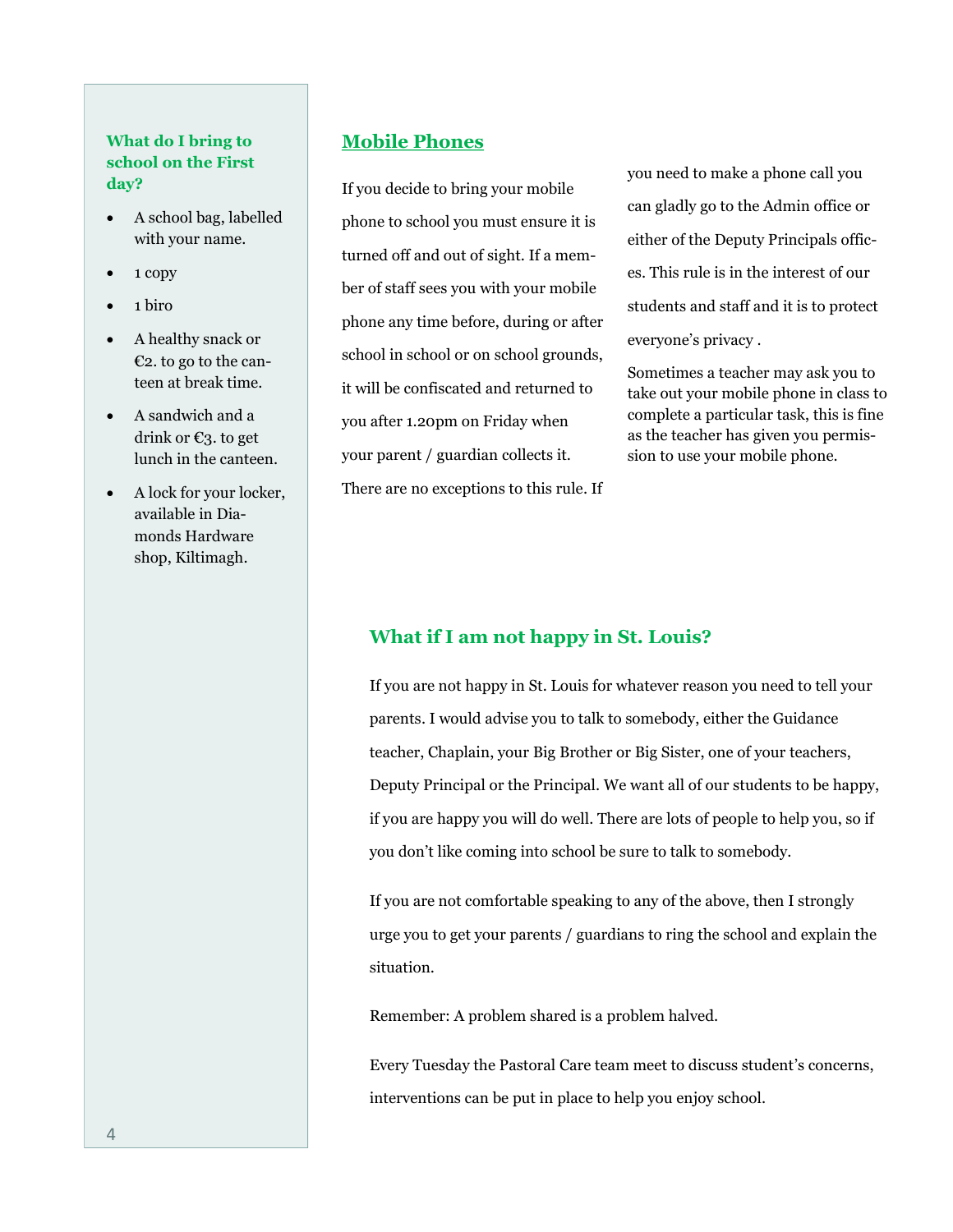### Is there really a free breakfast in St. Louis?

Our school opens at 8am every morning and there is supervision from that time. The first bus arrives at 8.15am and free breakfast is provided from 8.15am 8.55am. It is not the full Irish but students can avail of cereal, toast, fresh fruit, tea or orange juice free of charge. It is very important that you have a healthy breakfast every morning as it breaks the overnight fast and aids concentration.

Our students enjoy sitting together and having breakfast, it's an opportunity to relax and catch up on all the latest student news.

# *Do your best and have no regrets. .*

## I hear schoolbags are very heavy in secondary school.

Schoolbags are extremely heavy in secondary school if you don't use your locker wisely. All of our classes are one hour in duration so you have a maximum of six subjects in a day. When you come into school in the morning you should go to your locker and put all of your books into it except the books required for the first two classes. At break time you should put the books from the first two classes into your locker and take out the books for the next two classes. After you have eaten your lunch you should put the books you had for classes 3 and 4 into your locker and take out the books you require for the last two classes. When you are going home in the evening you should bring home all the books for the subjects in which you have been assigned homework. You may not get homework in all of the subjects as we try to ease you in gently with the homework. It is very important that you record all of your homework in your homework journal as otherwise you may forget what you have to do.

#### **Uniform.**

Our School uniform is available from or Philips in Claremorris, Inese in Kiltimagh or Fordes in Ballyhaunis.

#### **Girls Uniform.**

- Cream Shirt.
- Navy Jumper
- Check skirt
- Black shoes / runners.
- Black socks / tights.
- $\bullet$

#### **Boys Uniform.**

- Grey Trousers
- Wine Jumper
- Grey Shirt.
- Black shoes / runners.

Please note—the shoes or runners must be **completely black**, there can be no coloured writing, symbols or embellishments on the shoes or runners.